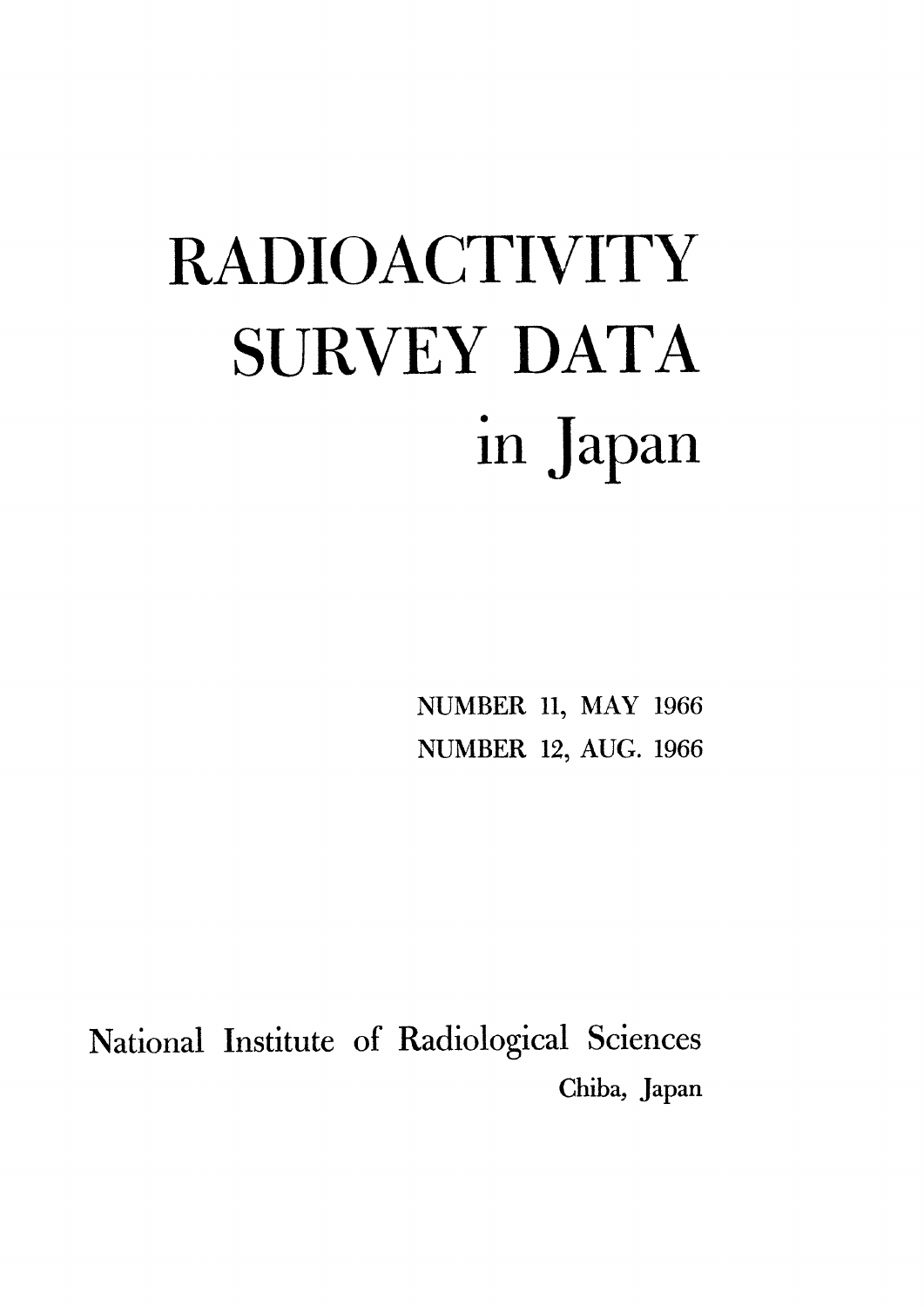In April 1963, in compliance with directives set forth by the Japan Atomic Energy Commisson, the Division of Radioactivity Survey, National Institute of Radiological Sciences was directed to:

1. Collect, record and maintain information on radiation from National and International sources.

2. Analyze the information collected.

3. Establish a radiation survey information exchange center.

As a part of the assignment, data from the Nationwide Radioactivity Survey Network were assembled and compiled in this publication, which is issued on a quarterly basis.

For further information on any subject reported in this issue, readers are referred to the contributors indicated in the table headings.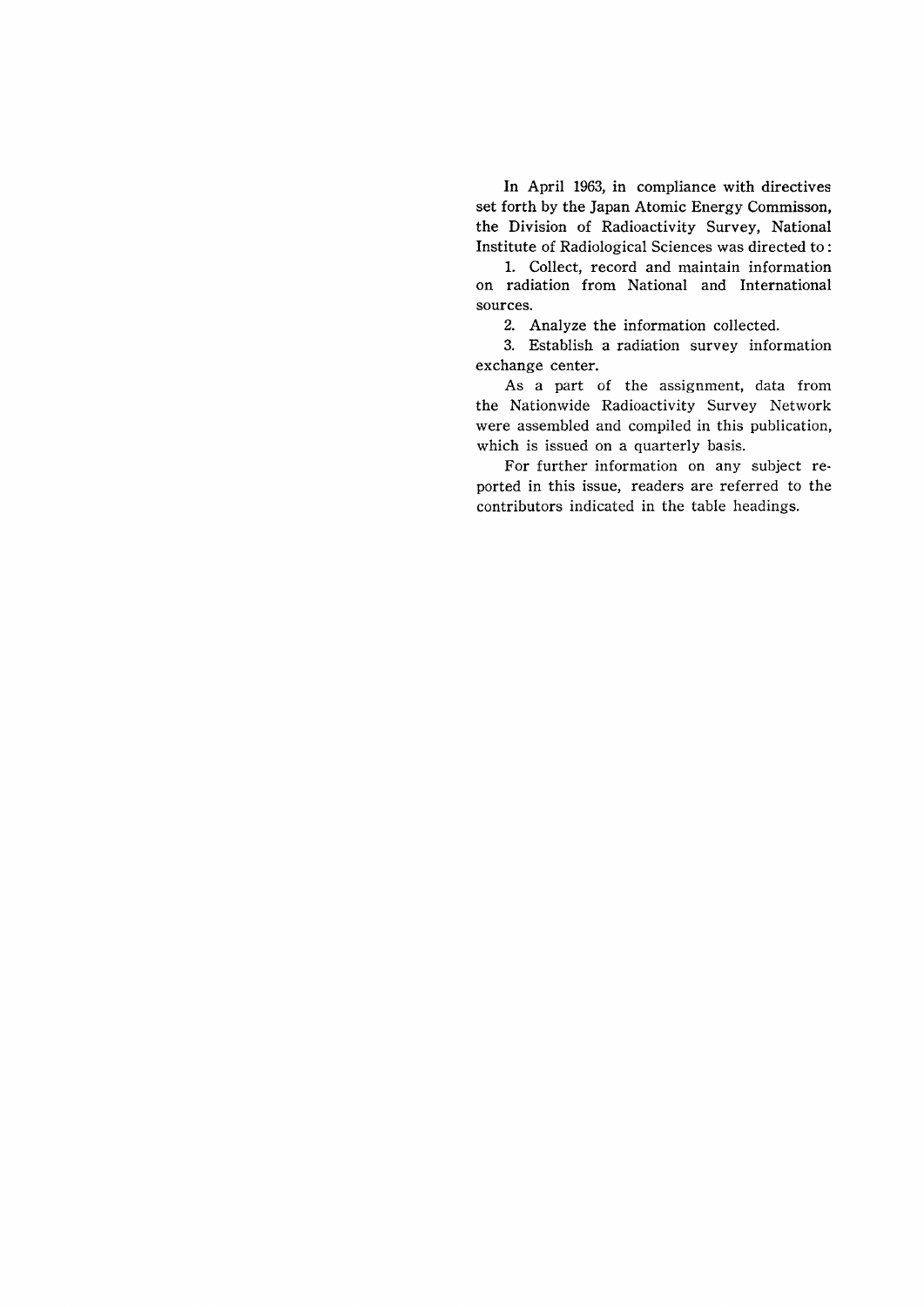# Radioactivity Survey Data in Japan

Number 11, Number 12

MAY 1966, AUG. 1966

#### Contents

### Data of the Third Nuclear Test of the People's Republic of China

| Page                                                                       | Page                                                                               |
|----------------------------------------------------------------------------|------------------------------------------------------------------------------------|
| Meteorological Data                                                        | <b>Highly Radioactive Fallout Particles</b><br>(National Institute of Radiological |
| Gross Beta-activity and Radioactivity of<br>Iodine in Rain and Dry Fallout | (Meteorological Research Institute) $\cdots \cdots \cdots 10$                      |
| (Meteorological Research Institute)  4                                     | Dietary Data                                                                       |
| (National Institute of Radiological                                        | Radioactive Iodine in Milk                                                         |
|                                                                            | (National Institute of Radiological                                                |
| Gross Beta-activity in Upper Air                                           | Sciences, National Institute of                                                    |
| (Research and Development H. Q.,                                           |                                                                                    |
|                                                                            |                                                                                    |

#### National Institute of Radiological Sciences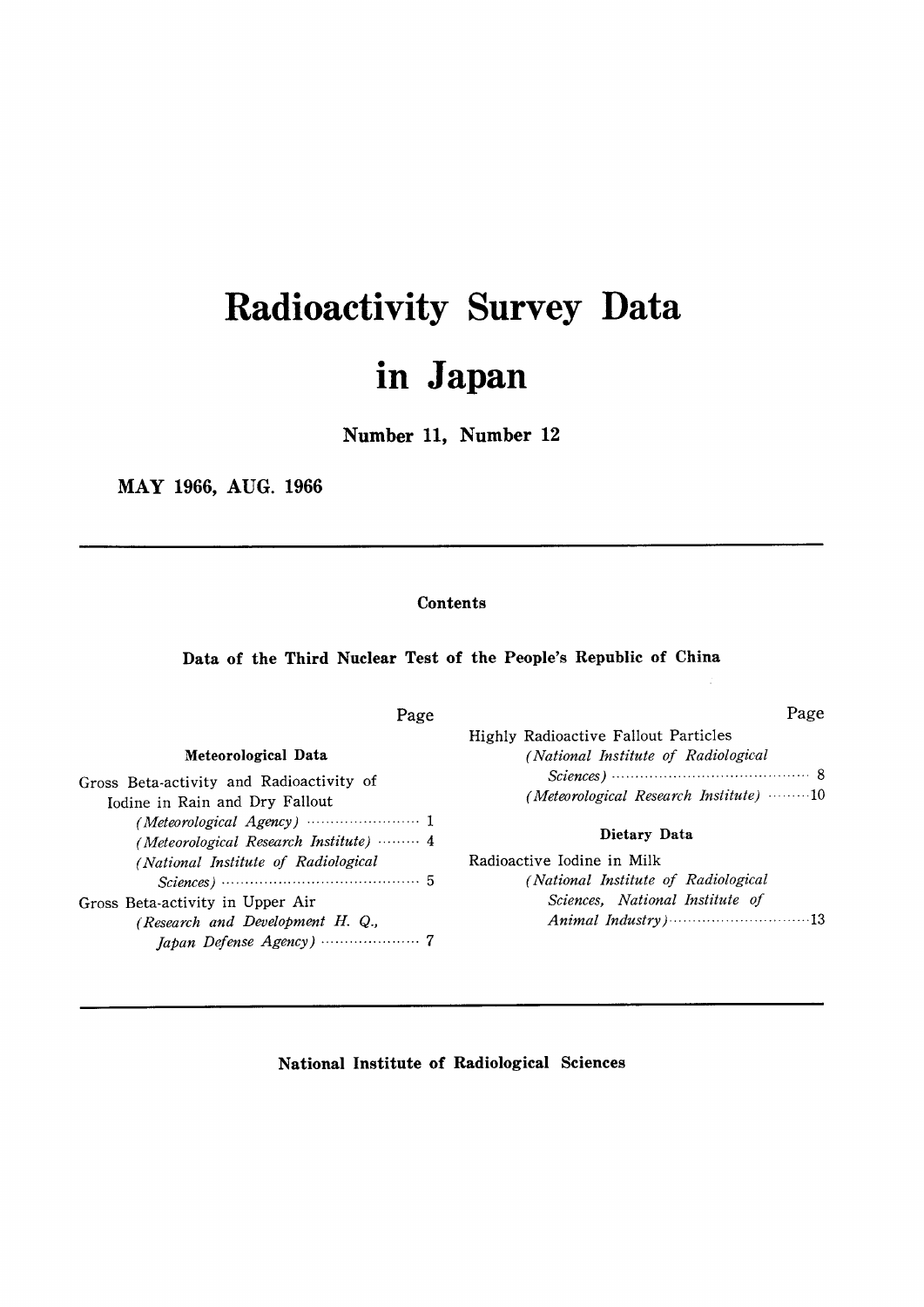# Data of the Third Nuclear Test of the People's **Republic of China**

## Meteorological Data

#### Gross Beta-activity and Radioactivity of Iodine in Rain and Dry Fallout

#### Part 1 (Meteorological Agency)

Since 1955, the Meteorological Agency has measured gross beta-activity in rain and dry fallout at local weather station.

At the 13 stations shown in Figure 1, rain samples were collected by the same method mentioned in the explanation on page 2, Issue No. 5 of this publication.

Survey data obtained during the period May 8th to 31th 1966 are shown in Tables 1 and 2.

Rain samples were counted 6 hours after sampling on while dust samples 20 hours after sampling.

The meteorological trajectory estimates that the radioactive debris emitted into the troposphere first passed about 10 kilometers of altitude (300 mb level) in the central part of Japan, one and a half days after the explosion.

Associated with this situation, a little fallout was first observed at the central station. High fallout readings, which were observed in the cases of the 1st and 2nd Chinese tests were not observed in five or six days after the explosion contrary to expectation.

The second small increase of the fallout appeared in the southern part of Japan 3 and a half days after the explosion and is associated with the mean westerly wind in the troposphere (500 mb level).



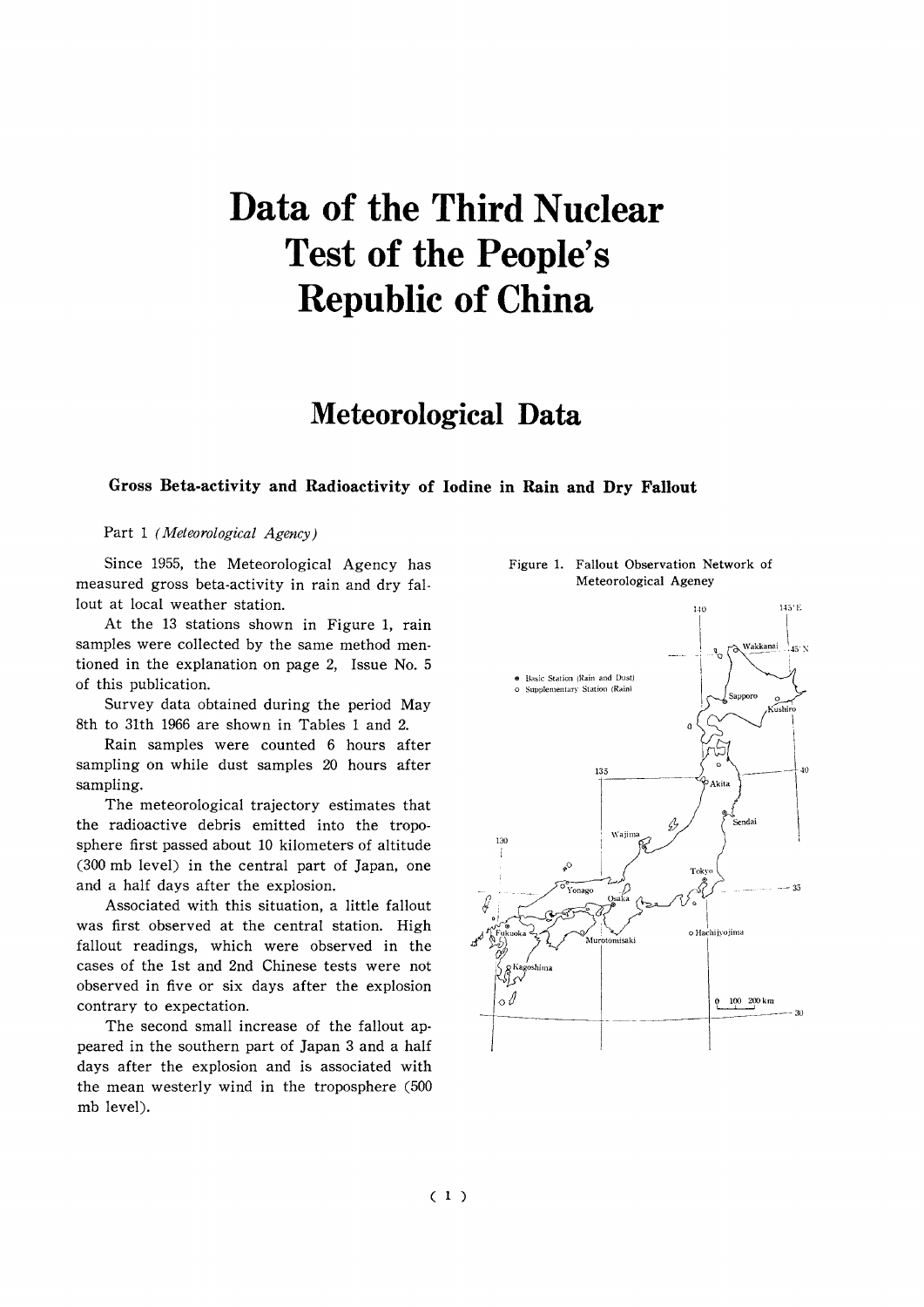| Table 1. Gross $\beta$ -activity in Rain -May 8 to May 31, 1966--     |  |
|-----------------------------------------------------------------------|--|
| Compiled by N. Murayama, H. Fujimoto, and H. Shimura and S. Maeshima. |  |
| (Meteorological Agenay)                                               |  |

|                                |     |                    |                      | ${\bf 10}$         | $11\,$             | 12                                        | 13                   | $14\,$         | 15                     | 16                   | 17                 | 18                   | $19\,$             |
|--------------------------------|-----|--------------------|----------------------|--------------------|--------------------|-------------------------------------------|----------------------|----------------|------------------------|----------------------|--------------------|----------------------|--------------------|
| Station                        | May | 8                  | 9                    |                    |                    |                                           |                      |                |                        |                      |                    |                      |                    |
| Wakkanai<br>$\prime\prime$     |     |                    | $0.0\,$<br>$0.0\,$   | $0.0\,$            |                    |                                           | $\rm 0.3$<br>$4.2\,$ |                | 0.5<br>$3.3\,$         | 0.2<br>$1.7\,$       |                    |                      |                    |
| Sapporo<br>$^{\prime\prime}$   |     | 0.0<br>0.0         | $0.0\,$<br>$0.0\,$   |                    |                    |                                           |                      |                | $\rm 0.2$<br>$\rm 0.3$ | $0.1\,$<br>$\rm 0.3$ |                    |                      |                    |
| Kushiro<br>$\prime\prime$      |     | $0.0\,$<br>$0.0\,$ | 0.0<br>$0.0\,$       |                    |                    |                                           |                      |                |                        | 0.0<br>0.0           |                    |                      |                    |
| Sendai<br>$\prime\prime$       |     | $0.0\,$<br>$0.0\,$ |                      |                    | $3.4\,$<br>$4.4\,$ |                                           |                      |                |                        | 0.0<br>0.0           |                    |                      |                    |
| Akita<br>$\prime\prime$        |     | 0.0<br>0.0         | $0.0\,$<br>$0.0\,$   | $0.0\,$<br>0.0     | $6.0\,$<br>46.0    |                                           |                      |                | $0.3\,$<br>3.6         | $\rm 0.2$<br>4.6     | 0.1<br>$0.6\,$     |                      |                    |
| Tokyo<br>$^{\prime\prime}$     |     | 0.0<br>$0.0\,$     |                      |                    | 1.6<br>$13.0\,$    |                                           |                      |                |                        | 0.1<br>2.0           |                    |                      |                    |
| Wajima<br>$^{\prime\prime}$    |     | $0.0\,$<br>0.0     |                      |                    | $0.1\,$<br>$2.2\,$ |                                           |                      |                |                        | 0.0<br>0.0           |                    |                      |                    |
| Hachijojima<br>$\prime\prime$  |     | $0.0\,$<br>0.0     | 0.0<br>$0.0\,$       |                    |                    | $0.2\,$<br>3.0                            |                      |                | $0.1\,$<br>0.5         | 0.1<br>$1.5\,$       |                    |                      |                    |
| Osaka<br>$^{\prime\prime}$     |     | $0.0\,$<br>$0.0\,$ |                      |                    | 4.8<br>70.6        | $\sim$                                    |                      |                |                        | 0.1<br>2.3           |                    |                      |                    |
| Yonago<br>$^{\prime\prime}$    |     | 0.0<br>$0.0\,$     |                      |                    | 4.2<br>93.0        |                                           |                      |                | 0.4<br>9.0             | 0.0<br>0.0           |                    |                      |                    |
| Murotomisaki<br>$\prime\prime$ |     |                    |                      |                    |                    |                                           |                      |                | $\rm 0.3$<br>$0.4\,$   |                      |                    |                      |                    |
| Fukuoka<br>$^{\prime\prime}$   |     | $0.0\,$<br>0.0     |                      |                    | $0.0\,$<br>0.0     |                                           |                      |                | 0.0<br>$0.0\,$         |                      |                    |                      |                    |
| Kagoshima<br>IJ                |     | 0.0<br>0.0         |                      |                    | 0.0<br>0.0         |                                           |                      |                | $0.0\,$<br>0.0         |                      |                    |                      |                    |
| Station                        | May | $20\,$             | 21                   | $22\,$             | $23\,$             | $24\,$                                    | $25\,$               | 26             | $\bf 27$               | 28                   | 29                 | $30\,$               | $31\,$             |
| Wakkanai<br>$\prime\prime$     |     |                    |                      |                    |                    |                                           |                      |                |                        |                      |                    | 1.1<br>5.6           | $0.1\,$<br>1.0     |
| Sapporo<br>$\prime\prime$      |     |                    |                      |                    |                    |                                           |                      |                |                        |                      |                    | $0.1\,$<br>1.0       | 0.1<br>0.7         |
| Kushiro<br>$^{\prime\prime}$   |     |                    |                      |                    |                    |                                           |                      |                |                        |                      |                    |                      | $0.0\,$<br>$0.0\,$ |
| Sendai<br>$^{\prime\prime}$    |     |                    |                      |                    | 0.1<br>$2.0\,$     | $\begin{array}{c} 0.3 \\ 1.6 \end{array}$ | $\rm 0.2$<br>$0.7\,$ |                |                        |                      |                    | $\rm 0.2$<br>$2.6\,$ |                    |
| Akita<br>$\prime\prime$        |     |                    |                      |                    | 0.1<br>0.3         |                                           |                      |                |                        |                      |                    | $\rm 0.2$<br>$1.4\,$ |                    |
| Tokyo<br>$^{\prime\prime}$     |     |                    |                      | $0.1\,$<br>$1.0\,$ | $0.0\,$<br>0.0     | $0.0\,$<br>0.0                            |                      | $0.4\,$<br>0.6 |                        |                      |                    | $0.1\,$<br>$2.0\,$   |                    |
| Wajima<br>$\prime\prime$       |     |                    |                      |                    | 0.0<br>0.0         |                                           |                      |                |                        |                      |                    | $0.1\,$<br>$2.2\,$   |                    |
| Hachijojima<br>n               |     |                    |                      | $0.0\,$<br>$0.0\,$ | 0.1<br>$\bf 8.2$   |                                           |                      |                |                        |                      |                    | 0.2<br>0.7           | 0.1<br>$0.7\,$     |
| Osaka<br>$\prime\prime$        |     |                    | $0.1\,$<br>$0.4\,$   | $0.1\,$<br>1.3     | $0.0\,$<br>$0.0\,$ |                                           |                      |                |                        |                      | $0.0\,$<br>0.0     | 0.1<br>2.6           |                    |
| Yonago<br>$^{\prime\prime}$    |     |                    | $\rm 0.3$<br>$1.0\,$ | $0.0\,$<br>0.0     | $0.0\,$<br>0.0     | $0.0\,$<br>0.0                            |                      |                |                        |                      | $0.1\,$<br>$0.7\,$ | $0.5\,$<br>$0.8\,$   |                    |
| Murotomisaki<br>n              |     |                    |                      |                    |                    |                                           |                      |                |                        |                      |                    |                      |                    |
| Fukuoka<br>$^{\prime\prime}$   |     |                    | $0.1\,$<br>$0.8\,$   |                    | $0.0\,$<br>0.0     |                                           |                      |                |                        |                      | 0.1<br>1.1         |                      |                    |
| Kagoshima<br>$\prime\prime$    |     | $0.0\,$<br>0.0     | $0.0\,$<br>$0.0\,$   | $0.0\,$<br>0.0     |                    |                                           |                      |                |                        |                      | $0.1\,$<br>$3.6\,$ | $0.0\,$<br>0.0       |                    |

 $\begin{split} \text{Upper Rank: Concentration (pCi/cc)}\\ \text{\text{\%} Lower Rank: Deposition (mCi/km²)} \end{split}$ 

 $(2)$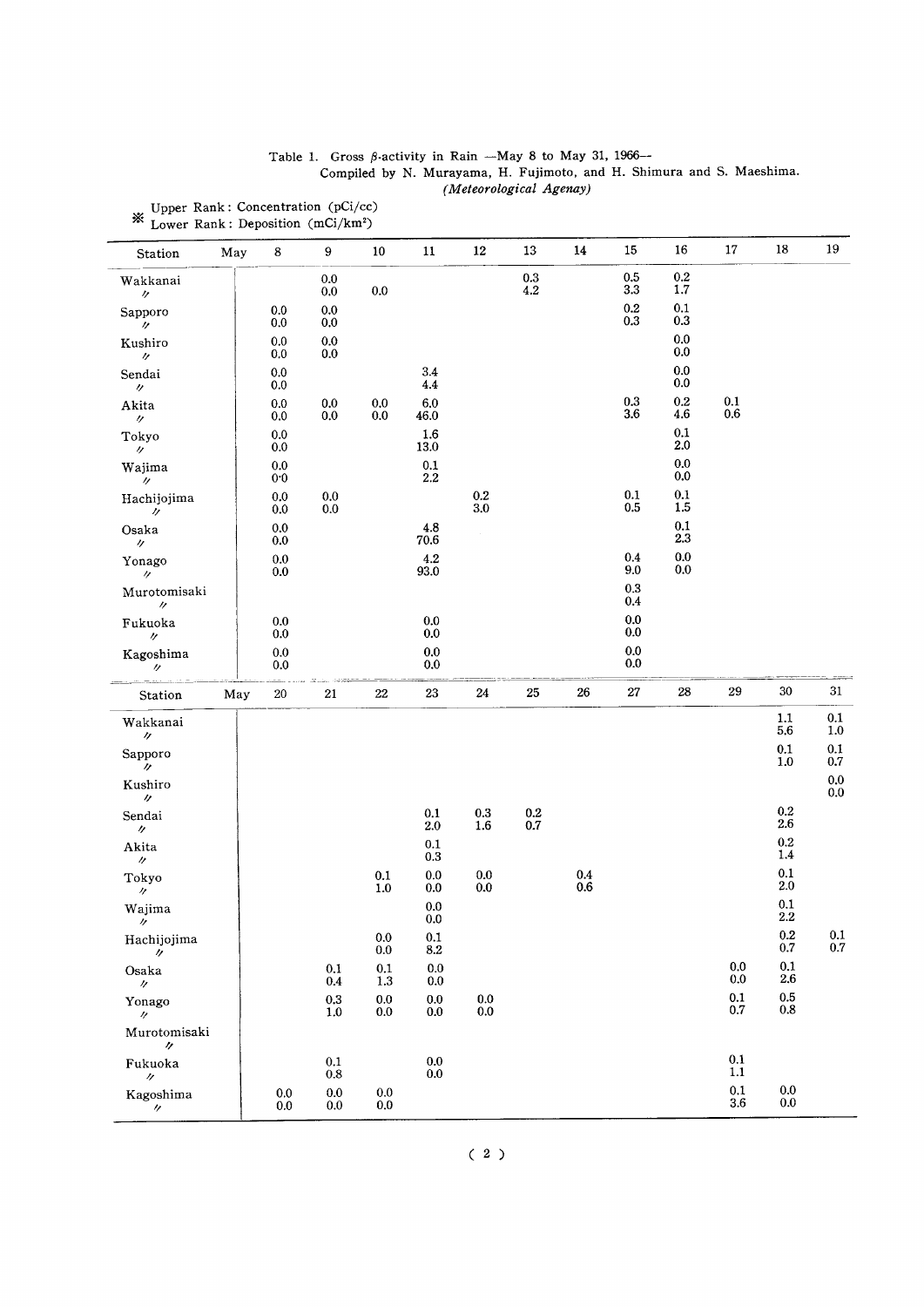| <b>Station</b> | May | 6   | 7   | 8   | 9       | 10  | 11  | 12  | 13  | 14  | 15  | 16      | 17      |
|----------------|-----|-----|-----|-----|---------|-----|-----|-----|-----|-----|-----|---------|---------|
| Sapporo        |     | 0.0 |     |     | $0.2\,$ |     | 0.0 | 0.2 | 0.2 | 0.2 | 0.0 | 0.2     | 0.2     |
| Sendai         |     | 0.5 |     |     | 0.2     | 0.5 | 3.4 | 0.2 | 0.5 | 0.2 | 0.5 | 0.2     | 0.0     |
| Tokyo          |     | 0.4 |     |     | 0.4     |     | 0.5 | 0.2 | 0.5 | 1.0 | 0.3 | $0.2\,$ | $0.2\,$ |
| Osaka          |     | 1.0 |     |     | 0.5     |     | 0.5 | 0.5 | 3.6 | 0.5 | 0.9 | 0.2     | 0.3     |
| Fukuoka        |     | 1.0 |     |     | 0.7     |     | 0.0 | 0.5 | 0.5 | 1.0 | 0.2 | 0.2     | 0.2     |
| Station        | May | 18  | 19  | 20  | 21      | 22  | 23  | 24  | 25  | 26  | 27  | 28      | 29      |
| Sapporo        |     | 0.2 | 0.2 | 0.5 |         |     | 0.2 |     | 0.2 |     | 0.5 |         |         |
| Sendai         |     | 0.2 | 0.5 | 0.5 |         |     | 0.0 |     | 0.2 |     | 0.5 |         |         |
| Tokyo          |     | 0.6 | 0.7 | 0.6 |         |     | 0.2 |     | 0.3 |     | 0.9 |         |         |
| Osaka          |     | 0.7 | 0.5 | 0.9 |         |     | 0.3 |     | 0.2 |     | 1.2 |         |         |
| Fukuoka        |     | 0.5 | 0.5 | 1.0 |         |     | 0.0 |     | 0.2 |     | 0.7 | 0.2     |         |

Table 2. Gross  $\beta$ -activity in Dust -May 6 to May 29, 1966--Compiled by N. Murayama, H. Fujimoto, and H. Shimura and S. Maeshima. (Meteorological Agency)

Figures 2 and 3 show the features mentioned above. These conditions suggest that the explosion occurred at a comparatively higher level.

 $(pCi/m^3)$ 

Concentration of radioactivity in rain and in dust suspended close to the ground were first

detected on the 11th day and subsequently on the 13th day, and remained low during the following period. A slight increase at the end of May was perhaps associated with the return following a passage around the earth.

Figure 2. The Meteorological Trajectory at that Time The Third Nuclear Test was carried out by The People's Republic of China.

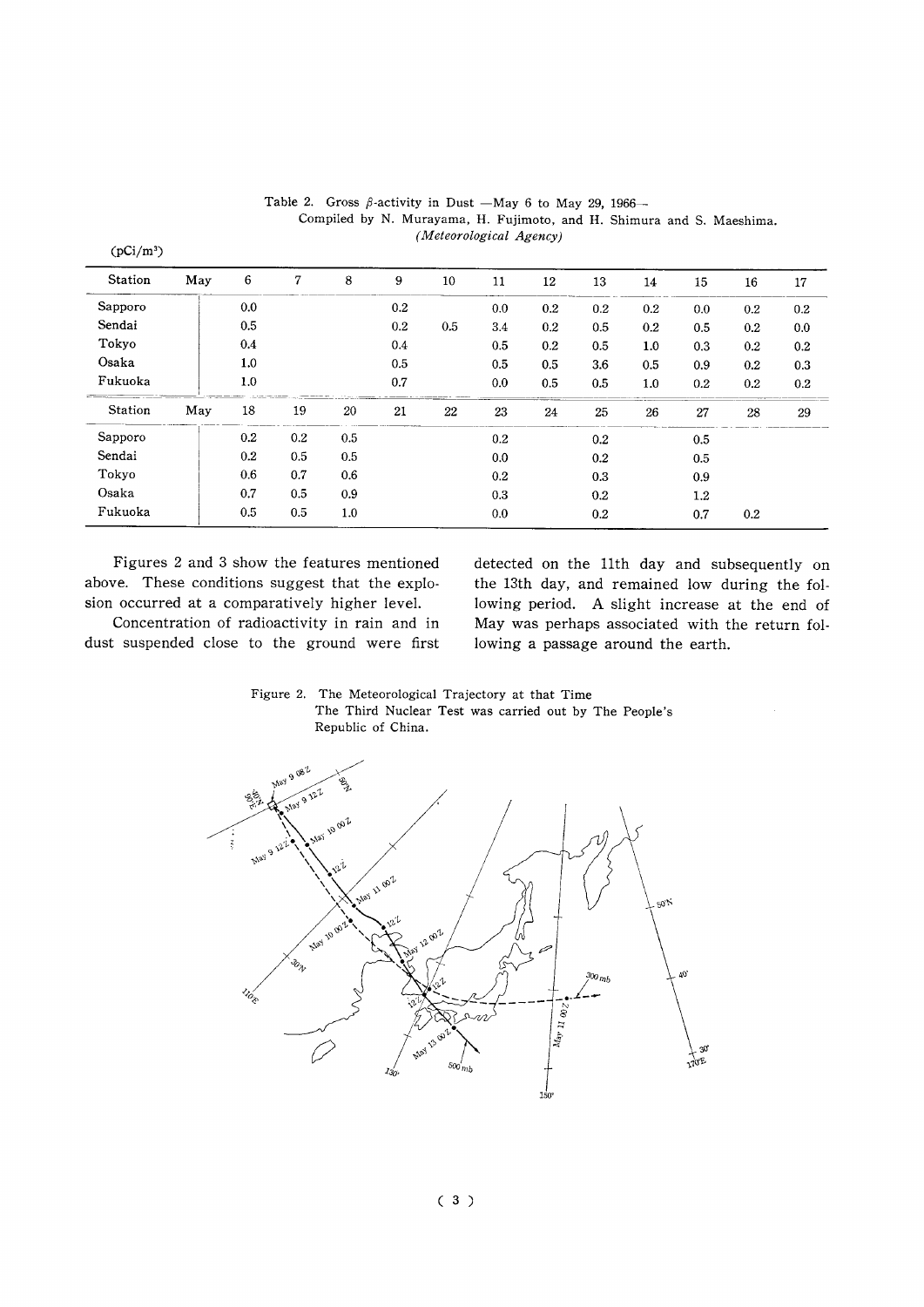

Figure 3. Temporal Variation Gross  $\beta$ -activity in Rain and Dust near the Ground. (Maxiumum Value: in Japan)

Part 2 (Meteorological Research Institute, Tokyo)

The Meteorological Research Iostitute, Tokyo, is measuring beta-radioactivity in rain and dry fallout collected in a tray at the institute.

Results of measurements obtained during the

period from May 7, to Jun 10, 1966, when the effect of Chinese atomic bomb was noticed, are shown in Table 3.

|  | Table 3. Deposits of Radioactive follout -May 7 to Jun. 10, 1966- |  |  |  |  |
|--|-------------------------------------------------------------------|--|--|--|--|
|  |                                                                   |  |  |  |  |

By Y. Miyake, K. Saruhashi, Y. Katsuragi

| T. Kanazawa, and Y. Sugimura                     |  |  |
|--------------------------------------------------|--|--|
| <i>(Motoorplagical Research Institute Tabua)</i> |  |  |

|                   |                  |  |                         |                                         | (meteorological Research Institute, 10Ryo) |      |                          |  |  |
|-------------------|------------------|--|-------------------------|-----------------------------------------|--------------------------------------------|------|--------------------------|--|--|
|                   | Date of Sampling |  | Collection time<br>(hr) | Total $\beta$ -activity<br>$(mCi/km^2)$ | Remarks                                    |      |                          |  |  |
|                   | May 1966         |  |                         |                                         |                                            |      |                          |  |  |
|                   | 9AM, 7th to 9AM. |  |                         | 8th                                     | 24                                         | 0.47 | rain $(31.2 \text{ mm})$ |  |  |
| $\prime$          | 9th $\nu$        |  | $^{\prime\prime}$       | 10th                                    | $\prime$                                   | 0.03 | Dry fallout              |  |  |
| $^{\prime\prime}$ | 10th $\nu$       |  | $\prime$                | 11th                                    | $\prime$                                   | 23.3 | rain $(6.7 \text{ mm})$  |  |  |
| $^{\prime\prime}$ | 11th $\nu$       |  | $^{\prime\prime}$       | 12th                                    | $\prime$                                   | 0.04 | dry fallout              |  |  |
| $^{\prime\prime}$ | 12th $\nu$       |  | $^{\prime\prime}$       | 13th                                    | $^{\prime\prime}$                          | 0.03 | $^{\prime\prime}$        |  |  |
| "                 | 13th $\nu$       |  | $\prime$                | 14th                                    | $\prime$                                   | 0.04 | $\prime$                 |  |  |
| "                 | 14th $\nu$       |  | $\prime$                | 15th                                    | $\prime$                                   | 0.07 | rain $(0.3 \text{ mm})$  |  |  |
| 11                | 15th $\nu$       |  | $^{\prime\prime}$       | 16th                                    | $^{\prime\prime}$                          | 0.56 | rain $(24.7 \text{ mm})$ |  |  |
| "                 | 16th $\nu$       |  | $^{\prime\prime}$       | 17th                                    | $\prime$                                   | 0.11 | dry fallout              |  |  |
| $^{\prime\prime}$ | 17th $\nu$       |  | $\prime$                | 18th                                    | $^{\prime\prime}$                          | 0.03 | $\prime$                 |  |  |
| $^{\prime\prime}$ | 18th $\nu$       |  | $\prime$                | 19th                                    | "                                          | 0.02 | $^{\prime\prime}$        |  |  |
| $^{\prime\prime}$ | 19th $\nu$       |  | $\prime$                | 20th                                    | $\prime$                                   | 0.02 | $\prime$                 |  |  |
| $^{\prime\prime}$ | 20th $\nu$       |  | $\prime$                | 21th                                    | 11                                         | 0.03 | $^{\prime\prime}$        |  |  |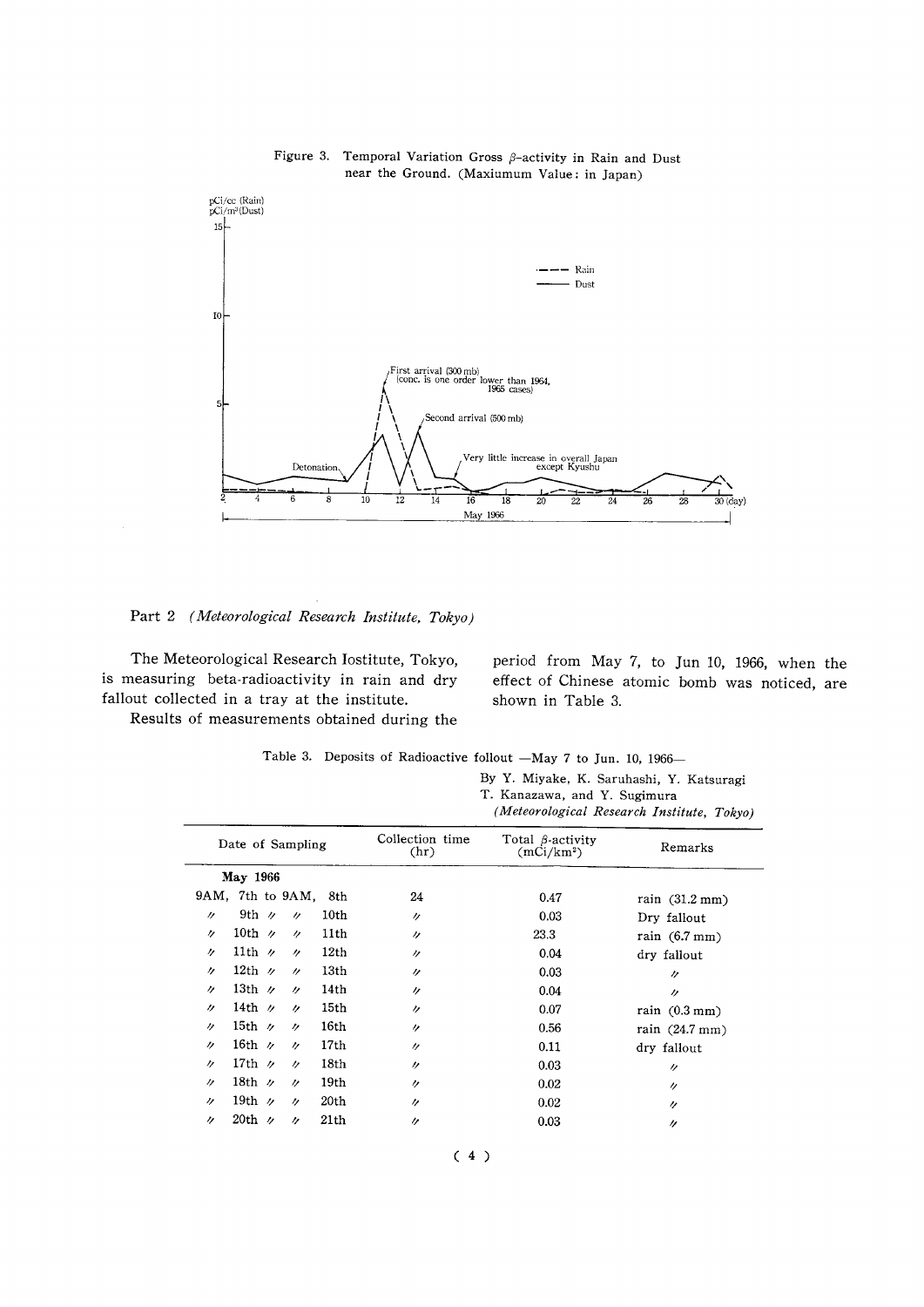|                   | Date of Sampling       |                   | Collection time<br>(hr) | Total $\beta$ -activity<br>$(mCi/km^2)$ | Remarks |                          |
|-------------------|------------------------|-------------------|-------------------------|-----------------------------------------|---------|--------------------------|
|                   | 9AM, 21th to 9AM, 22th |                   |                         | 24                                      | 0.84    | rain $(20.2 \text{ mm})$ |
| $^{\prime\prime}$ | 22th $\nu$             | $\prime$          | 24th                    | 48                                      | 2.67    | rain $(81.5 \text{ mm})$ |
| $\prime$          | 24th $\nu$             | $\prime$          | 25th                    | 24                                      | 0.03    | dry fallout              |
| $\prime$          | 25th $\nu$             | $\prime$          | 26th                    | $^{\prime\prime}$                       | 1.04    | rain $(2.4 \text{ mm})$  |
| $\prime$          | 26th $\nu$             | $\prime$          | 27th                    | $^{\prime\prime}$                       | 0.03    | dry fallout              |
| $\prime$          | $27th$ /               | $\prime$          | 28th                    | $\prime$                                | 0.06    | $\prime$                 |
| $^{\prime\prime}$ | 29th $\nu$             | $\prime$          | 30th                    | $^{\prime\prime}$                       | 12.25   | rain (19.7 mm)           |
| $^{\prime\prime}$ | 30th $\nu$             | $\prime$          | 31st                    | $^{\prime\prime}$                       | 0.29    | dry fallout              |
| $\prime$          | 31st $\nu$             | $\prime$          | lst                     | $\prime$                                | 2.32    | rain $(1.0 \text{ mm})$  |
|                   | Jun 1966               |                   |                         |                                         |         |                          |
| 9AM.              | 1st to 9AM,            |                   | 2nd                     | 24                                      | 15.84   | rain $(29.3 \text{ mm})$ |
| $^{\prime\prime}$ | $2st$ $\nu$            | $\prime$          | 3rd                     | $\prime$                                | 0.36    | dry fallout              |
| $\prime$          | 3th $\nu$              | $\prime$          | 4th                     | $^{\prime\prime}$                       | 0.12    | $^{\prime\prime}$        |
| $^{\prime\prime}$ | 4th $\nu$              | $\prime$          | 5th                     | $^{\prime\prime}$                       | 5.76    | rain $(35.2 \text{ mm})$ |
| $^{\prime\prime}$ | 6th $\nu$              | 〃                 | 7th                     | $^{\prime\prime}$                       | 0.07    | dry fallout              |
| $^{\prime\prime}$ | $7th$ $\nu$            | $\prime$          | 8th                     | $\prime$                                | 1.93    | rain $(5.0 \text{ mm})$  |
| $^{\prime\prime}$ | 8th $\nu$              | $\prime$          | 9th                     | $^{\prime\prime}$                       | 0.03    | dry fallout              |
| 11                | 9th $\nu$              | $^{\prime\prime}$ | 10th                    | $^{\prime\prime}$                       | 8.94    | rain (87.5 mm)           |

Table 3. Deposits of Radioactive fallout -May 7 to Jun. 10, 1966- (continued)

#### Part 3 (National Institute of Radiological Sciecnes)

Daily rain and dry fallout samples were continuously (9AM. to 9AM) collected by the National Institute of Radiological Sciences at Chiba city, to determine the gross beta-activity and activity Of radio-iodine.

Gross beta-radioactivity was measured using the standard of uranium oxide  $(U_3 O_8)$  with a Geiger Müller counter. After the addition of an iodine carrier to the fallout samples, the iodine was chemically separated for radioactivity determination, using an iodine-131 standard with a beta-ray low back ground counter.

Results obtained during the period 10 May to

11 July 1966 on gross beta-activity and radioactive iodine are shown in Table 4.

On the evening of 9 May, 1966, the third nuclear explosion test was carried out by the People's Republic of China. Initial precipitation of fallout was remarkably observed in the early morning of 11 May, 1966. Second increase of radioactivity observed in the end of May, 1966 may depend upon first circulated fallout around the earth.

Gross beta-radioactivity and radioactivity of iodine in rain collected in early morning of 11, May 1966 are also indicated in Table 5.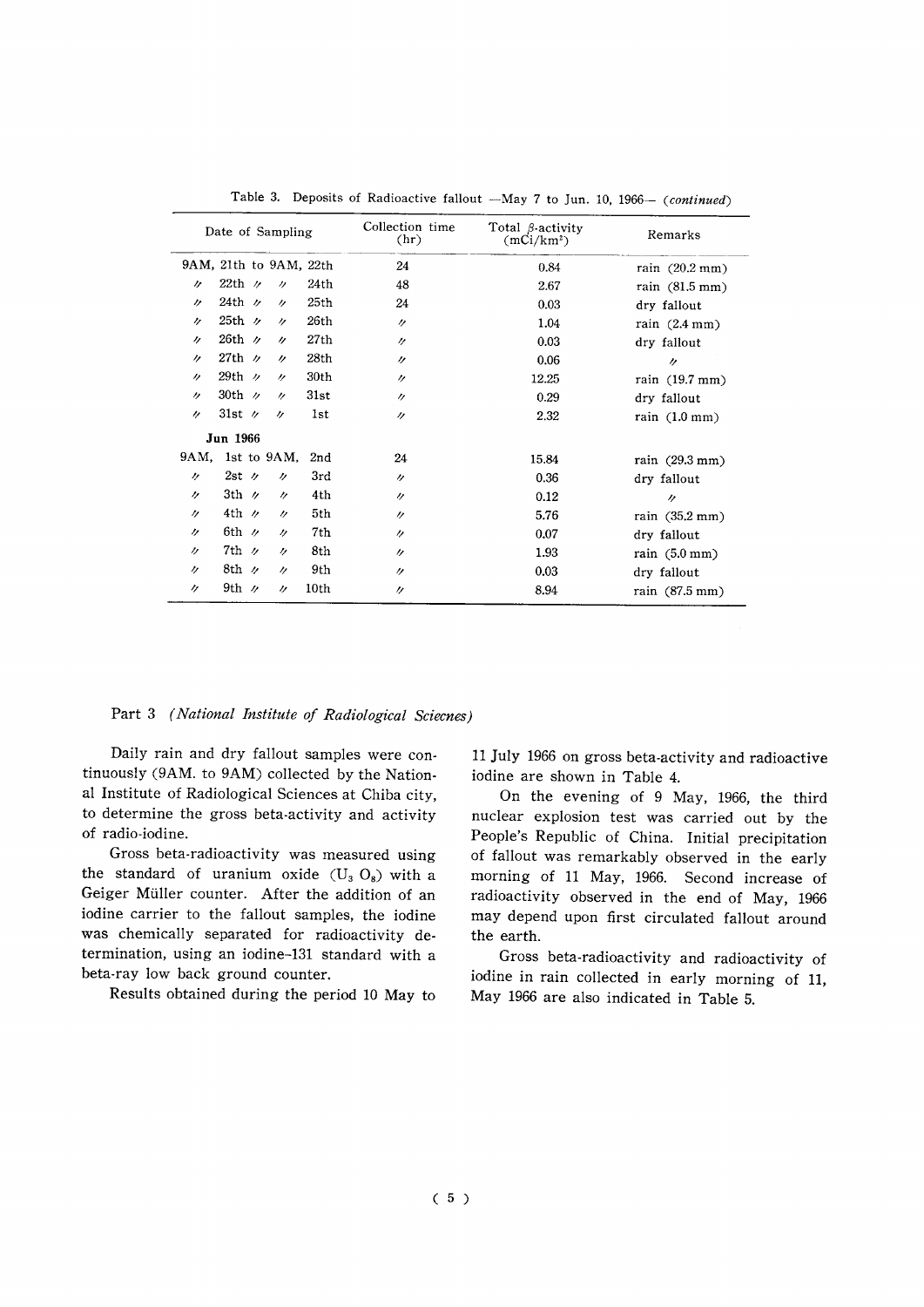| Date of<br>Sampling             | Date of<br>Determination | Gross $\beta$ -activity<br>$(mCi/km^2)$ | $\beta$ -activity of Iodine<br>at the Time of Sampling<br>$(mCi/km^2)$<br>contractors and a<br>$\cdots$ | Remarks                                |
|---------------------------------|--------------------------|-----------------------------------------|---------------------------------------------------------------------------------------------------------|----------------------------------------|
| $10{\sim}11$ May 1966           | 11 May 1966              | 29.4                                    | < 13.8                                                                                                  | rain $(10 \text{ mm})$                 |
| $11 - 12$<br>$\prime$           | 12<br>$\prime$           | 7.7                                     | < 0.18                                                                                                  |                                        |
| $12\mathtt{\sim}13$<br>$\prime$ | 13<br>$^{\prime\prime}$  | 0.1                                     | < 0.09                                                                                                  |                                        |
| $13 - 14$<br>$\prime$           | 14<br>$^{\prime\prime}$  | $\rm 0.4$                               | $<\,0.10$                                                                                               |                                        |
| $14 - 15$<br>$^{\prime\prime}$  | 15<br>$\prime$           | 0.4                                     | < 0.12                                                                                                  |                                        |
| $15 - 16$<br>$^{\prime\prime}$  | 16<br>$^{\prime\prime}$  | 0.4                                     | < 0.03                                                                                                  | rain (45 mm)                           |
| $16 - 17$<br>n                  | 17<br>$^{\prime\prime}$  | 0.2                                     | < 0.02                                                                                                  |                                        |
| $17 - 18$<br>$^{\prime\prime}$  | 18<br>$\prime$           | 0.0                                     | < 0.00                                                                                                  |                                        |
| $18 - 19$<br>$\prime$           | 19<br>$\prime$           | 0.1                                     | $<\,0.00$                                                                                               |                                        |
| $19 - 23$<br>$\prime$           | 23<br>$\prime$           | 0.4                                     |                                                                                                         | rain $(50 \text{ mm})$                 |
| $23 - 26$<br>$^{\prime\prime}$  | 26<br>$\prime$           | $2.3\,$                                 |                                                                                                         | $(12 \text{ mm})$<br>$^{\prime\prime}$ |
| $26 - 30$<br>$\prime$           | 30<br>$^{\prime\prime}$  | 6.2                                     |                                                                                                         | $(15 \text{ mm})$<br>$^{\prime\prime}$ |
| $30 \sim 2$ Jun 1966            | 2 Jun 1966               | 6.6                                     |                                                                                                         | $(30 \text{ mm})$<br>11                |
| $2 \sim 6$<br>$\prime\prime$    | 6<br>$\prime\prime$      | $2.8\,$                                 |                                                                                                         | $(30 \text{ mm})$<br>$\prime$          |
| $6 - 8$<br>$\prime$             | 8<br>$^{\prime\prime}$   | $2.7\,$                                 |                                                                                                         | $(10 \text{ mm})$<br>$\prime$          |
| $8 - 11$<br>$^{\prime\prime}$   | 11<br>$\prime$           | 2.4                                     |                                                                                                         | $($ >50 mm $)$<br>11                   |
| $11 - 18$<br>$^{\prime\prime}$  | 20<br>$^{\prime\prime}$  | 1.8                                     |                                                                                                         | $($ >50 mm $)$<br>11                   |
| $18 - 20$<br>"                  | 20<br>$\prime$           | 0.3                                     |                                                                                                         |                                        |
| $20 - 21$<br>$\prime$           | 22<br>$^{\prime\prime}$  | 0.6                                     |                                                                                                         |                                        |
| $21 - 22$<br>$^{\prime\prime}$  | 22<br>$^{\prime\prime}$  | 0.5                                     |                                                                                                         |                                        |
| $22 - 23$<br>11                 | 23<br>$\prime$           | 0.1                                     |                                                                                                         |                                        |
| $23 - 24$<br>$\prime$           | 24<br>$\prime$           | 0.4                                     |                                                                                                         |                                        |
| $24 - 25$<br>$^{\prime\prime}$  | 27<br>$\prime$           | 0.1                                     |                                                                                                         |                                        |
| $25 - 27$<br>11                 | 29<br>$\prime\prime$     | 0.1                                     |                                                                                                         |                                        |
| $27 - 29$<br>$\prime$           | 5<br>Jul 1966            | 0.5                                     |                                                                                                         |                                        |
| $29 - 30$<br>$\prime$           | 5<br>$\prime$            | 0.5                                     |                                                                                                         |                                        |
| $30 \sim 2$ Jul 1966            | 6<br>$^{\prime\prime}$   | $0.3\,$                                 |                                                                                                         |                                        |
| $2 \sim 4$<br>$\prime$          | 6<br>$^{\prime\prime}$   | 0.0                                     |                                                                                                         |                                        |
| $4\sim7$<br>$^{\prime\prime}$   | 11<br>$^{\prime\prime}$  | 0.1                                     |                                                                                                         | rain                                   |
| $7 \sim 8$<br>$\prime$          | 12<br>$\prime$           | $\rm 0.3$                               |                                                                                                         |                                        |
| $8 - 11$<br>$^{\prime\prime}$   | 18<br>$\prime$           | 0.6                                     |                                                                                                         |                                        |

#### Table 4. Gross  $\beta$ -radioactivity and Radioactivity of Iodine in Rain and Dry Fallout collected in a tray at Chiba City  $-May$  10 to Jul. 11,1966-By M. Saiki, H. Kamada, Y. Ohmomo, E. Nakano and H. Yamaguchi (National Institute of Radiological Sciences)

Table 5. Gross  $\beta$ -radioactivity and Radioactivity of Iodine in Rain collected at Chiba City --11, May 1966- $by$ 

|  |  | M. Saiki and G. Tanaka |
|--|--|------------------------|
|  |  |                        |

(National Institute of Radiological Sciences)

| Date of<br>Sampling | Date of<br>Determination | $\text{D}\text{Ci}/\text{1}$ | Gross<br>$\beta$ -activity<br>$(mCi/km^2)$ | (pCi/1) | activity<br>of Iodine<br>$(mCi/km^2)$ | Ratio<br>$\frac{\text{activity of Iodine}}{\text{gross }\beta\text{-activity}} \times 100$ | Remarks                |
|---------------------|--------------------------|------------------------------|--------------------------------------------|---------|---------------------------------------|--------------------------------------------------------------------------------------------|------------------------|
| 11, May 1966        | 11, May 1966             | 3420                         | 17.4                                       | 508     | 2.5                                   | 14.6                                                                                       | Rain $(10 \text{ mm})$ |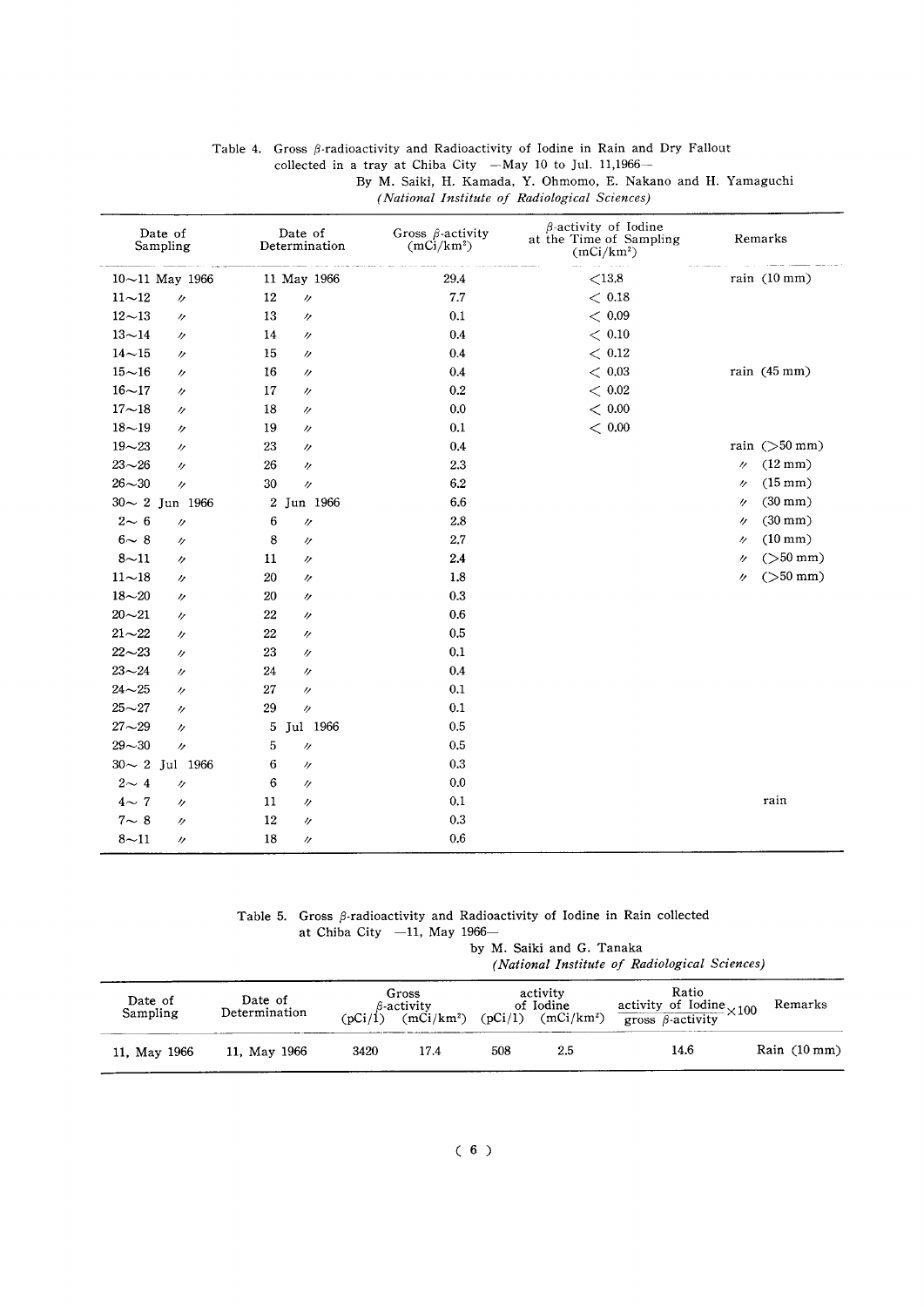#### Gross Beta-Radioactivity in Upper Air

(Research and Development H. Q., Japan Defense Agency)

Since 1960, Research and Development H. Q., Japan Defense Agency has measured the betaradioactivity of dust in the lower layer of the stratosphere and tropopause using aircraft as collectors.

The samples were taken over three areas of Japan using gummed paper and dust samplers attached to the front of the aircraft wings.

The sampling flight was made using two aircraft at the same time, one of which made a normal sampling flight and the other only upward and downward flight. The difference between the amounts of radioactivity of the samples collected by the two aircraft is taken as the value at the flight altitude.

Figure 4 shows three sampling areas of Japan, and Table 6 shows the results obtained.

Figure 5 shows monthly variation of gross beta-activity at three altitudes in the Chubu sky area since October, 1964.

#### Figure 4. Three Sampling Areas of Japan.



Table 6. Gross  $\beta$ -radioactivity in Upper Air -May 10 to 25, 1966-By T. Urai and T. Igarashi (Research and Development H. Q., Japan Defense Agency)

| Sky Area     | Hokkaido                                     |                    | Chubu              |                       | Kyushu                 |                    |
|--------------|----------------------------------------------|--------------------|--------------------|-----------------------|------------------------|--------------------|
|              | $12,000 \; \mathrm{m}$<br>$10,000 \text{ m}$ | $12,000 \text{ m}$ | $10,000 \text{ m}$ | $6,000 \; \mathrm{m}$ | $12,000 \; \mathrm{m}$ | $10,000 \text{ m}$ |
| 1966         |                                              |                    |                    |                       |                        |                    |
| 10 May       | 0.58                                         | 0.16               |                    |                       |                        |                    |
| $11 \nu$     | 4.04                                         |                    | 0.49               |                       |                        | 0.52               |
| $12 \nu$     |                                              | $2.7\,$            |                    |                       |                        |                    |
| $13-\nu$     | 3.1                                          |                    |                    |                       |                        | 0.1                |
| 14 $\nu$     |                                              | 0.1                |                    |                       | 0.7                    |                    |
| $15 \nu$     |                                              |                    |                    |                       |                        |                    |
| $16\,$<br>A) | 0.3                                          |                    |                    |                       | 0.2                    |                    |
| $17 \nu$     | 15.7                                         |                    | 18.8               |                       |                        |                    |
| 18 $\nu$     | 17.0                                         | 5.1                |                    |                       | $1.7\,$                |                    |
| $19$ $\nu$   | 6.3                                          |                    | $3.3\,$            |                       |                        | 0.6                |
| $23 - y$     | 2.5                                          |                    |                    |                       |                        | -                  |
| $25 - y$     | 5.1                                          | $\sim$             |                    |                       |                        | 24.0               |

 $(7)$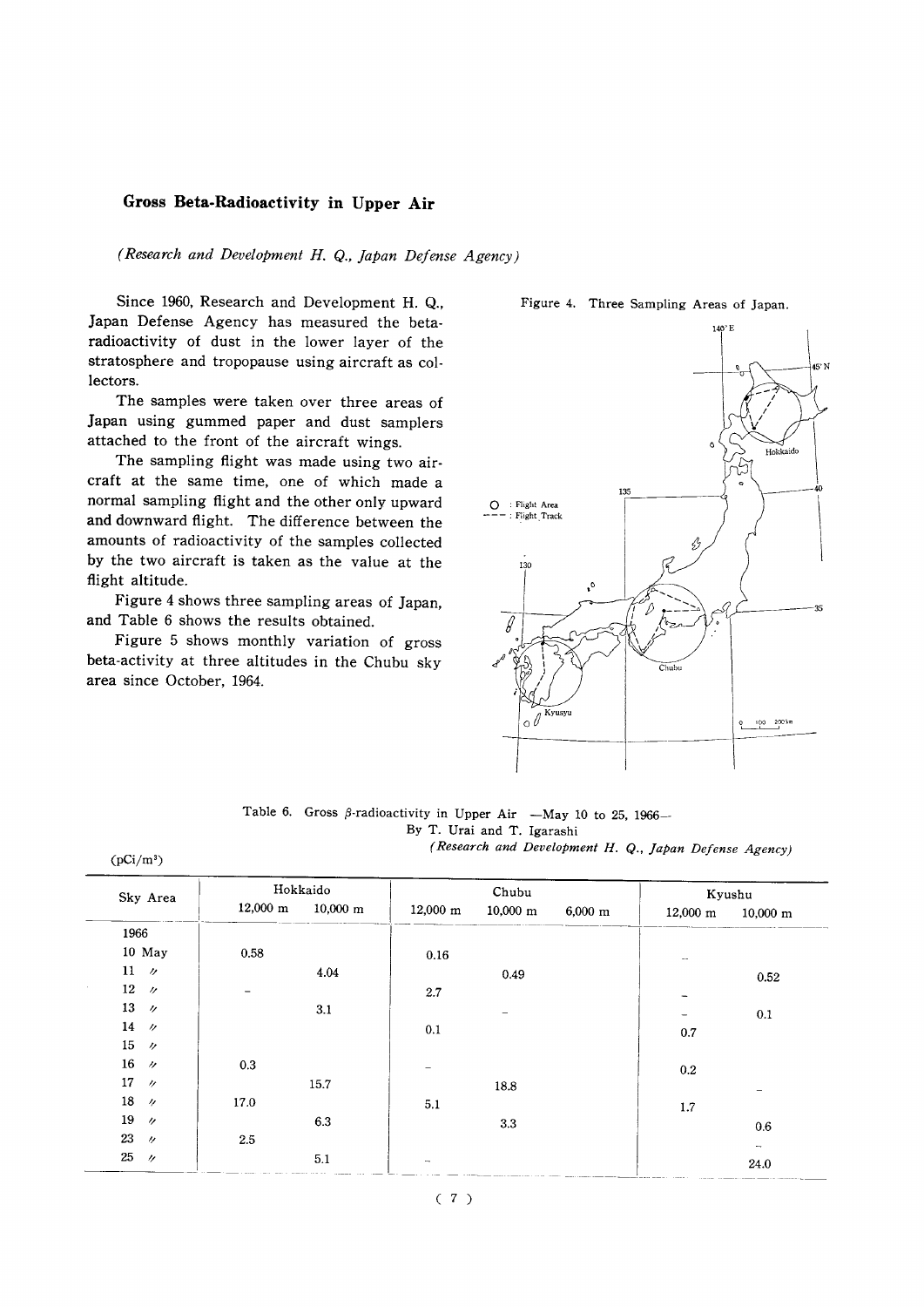

Figure 5. Monthly Variation of Gross Beta-activity in Chubu Sky Area.  $-$ Oct. 1964 to Jun. 1966 $-$ 

#### **Highly Radioactive Fallout Particles**

Part 1 (National Institute of Radiological Sceinces)

Shortly after the explosion, several particles (diameter:  $10\sim20$  micron) having high radioactivity of about  $20 \sim 300$  m $\mu$ Ci were collected on the roof of building of National Institute of Radiological Sciences, Chiba City. The Particles could be easily detected with a Geiger-Müller survey meter of end window type. Hot particles were isolated from accompanying dust by fractionation with acetone. The radio-autograph and micro-photograph of isolated hot particle were shown in Figure 6.

The daily variation of gamma-ray spectrum of highly radioactive fallout particle (above 74,000 cpm  $\div$  above 300 m $\mu$ Ci) collected 11 May, 1966 is shown in Figure 7.

According to energy distribution and decay

curves of peaks of gamma-ray spectrum, main gamma-ray emmitting radionuclides of the particle are estimated.

The major radioactivity are originated from Tc-99 m (half-life 6.04h), Ce-143 (half-life 33h) and Nb-97 m (half life 1 m)-Nb-97 (half-life 72.1 m) at 11 May, 1966. From 17 May, peak of gamma-ray puls height of La-140 (haff-life 40.2h) were clearly shown. On 23 May, dominant radioactivity of Zr-95 (half-life 63.3d)-Nb-95 (half-life 35d) and a slight radioactivity of La-140 and Ce-143 and trace radioactivity of Tc-99m were observed. The main radioactivity on 2 June, 1966. seems to be originated from Zr-95-Nb-95, Ce-141 (half-life 32d) and La-140.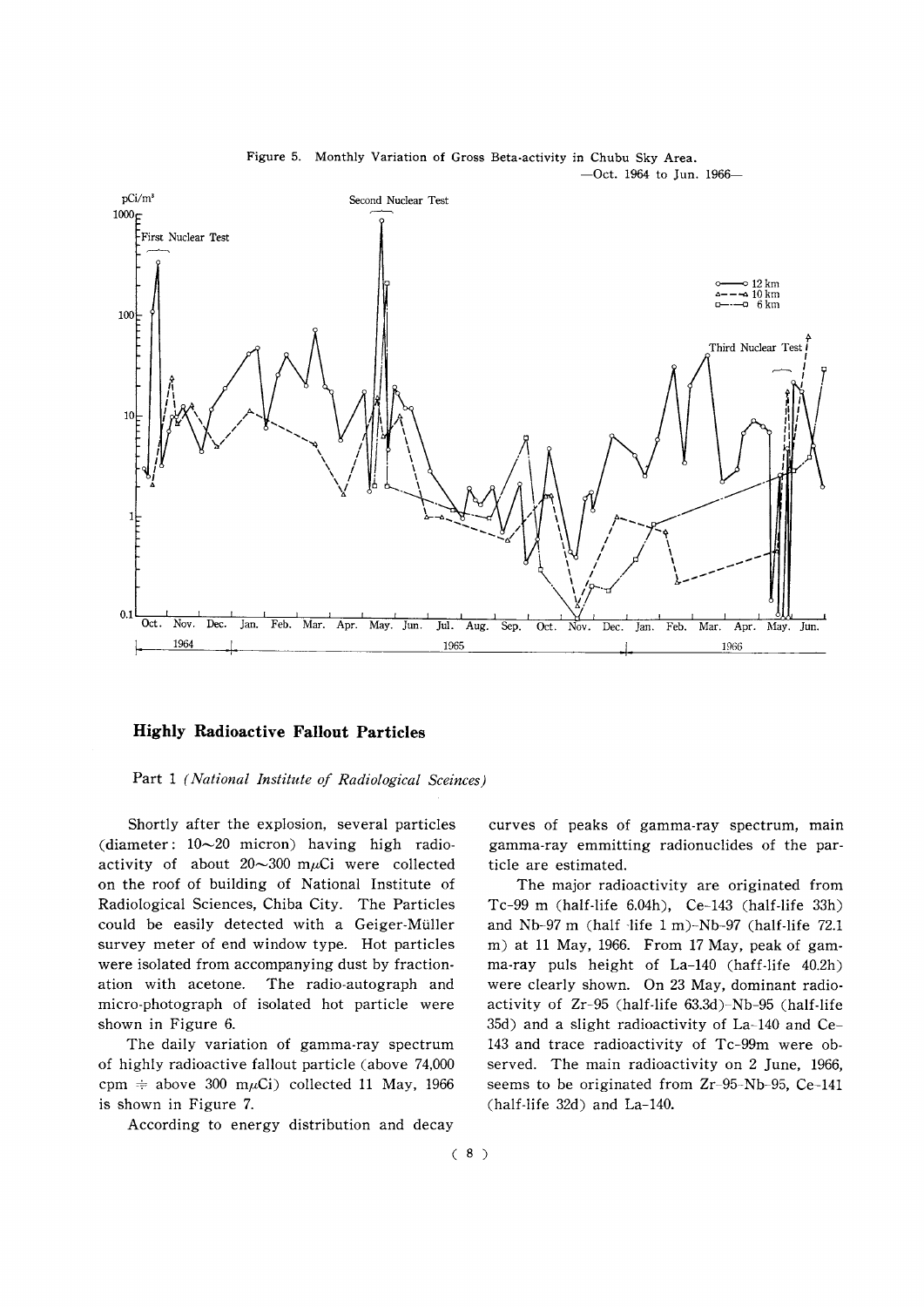

 $(2)$ Micro-photograph  $(\times 550)$ Gross-beta: about 5,500 cpm Diameter : 20  $\mu$ Colour : Black blue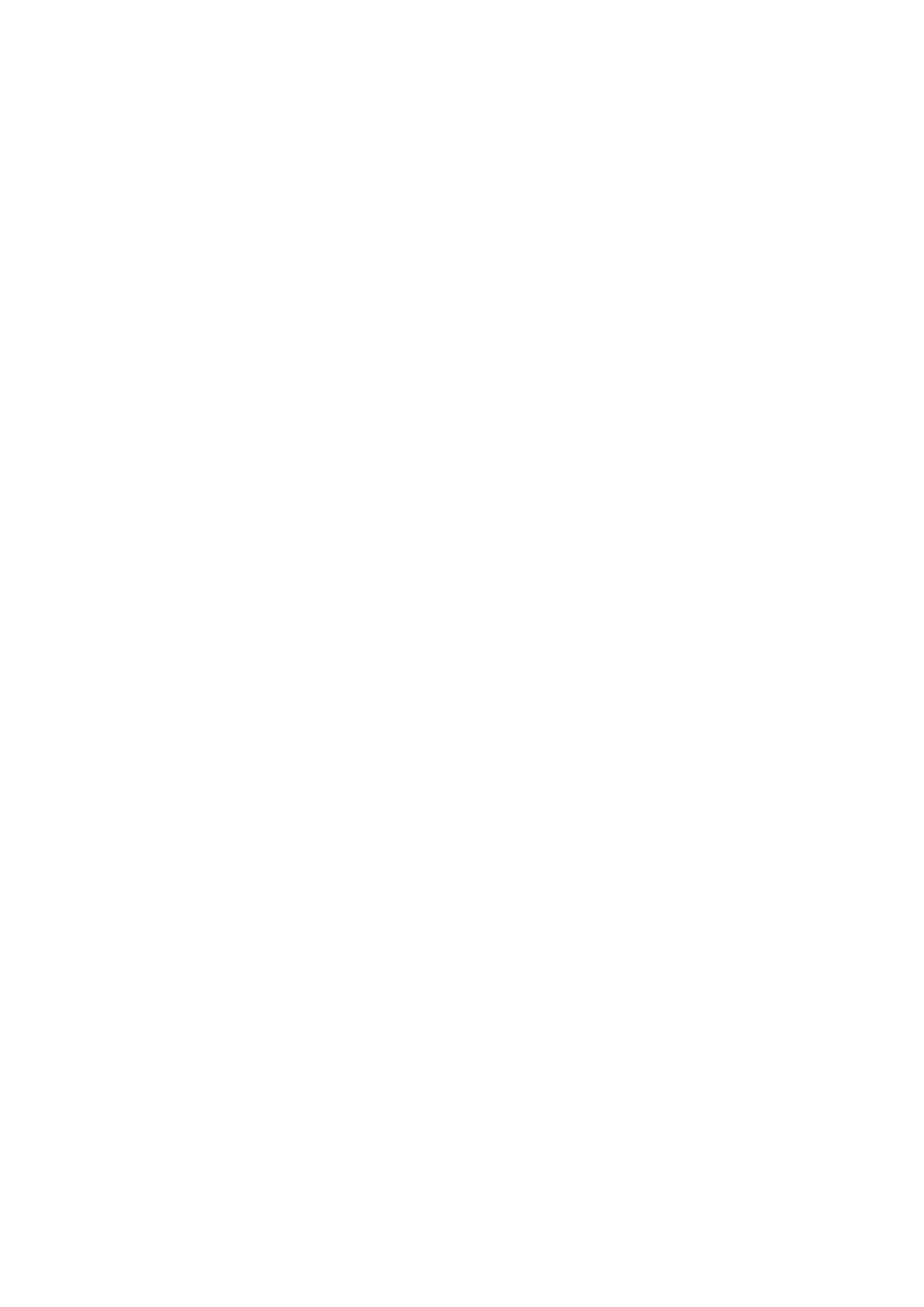

Part 2 (Meteorological Research Institute)

The Meteorological Research Institute carried out radiochemical analysis of fallout particles collected on 11th May when the effects of 3rd Chinese bomb was detected.

Results obtained are indicated in Table 7.

Table 8 shows the contents and the ratio of Uranium-237 and Neptunium-239 in fallout particles originated from bombs by the People's Republic of China.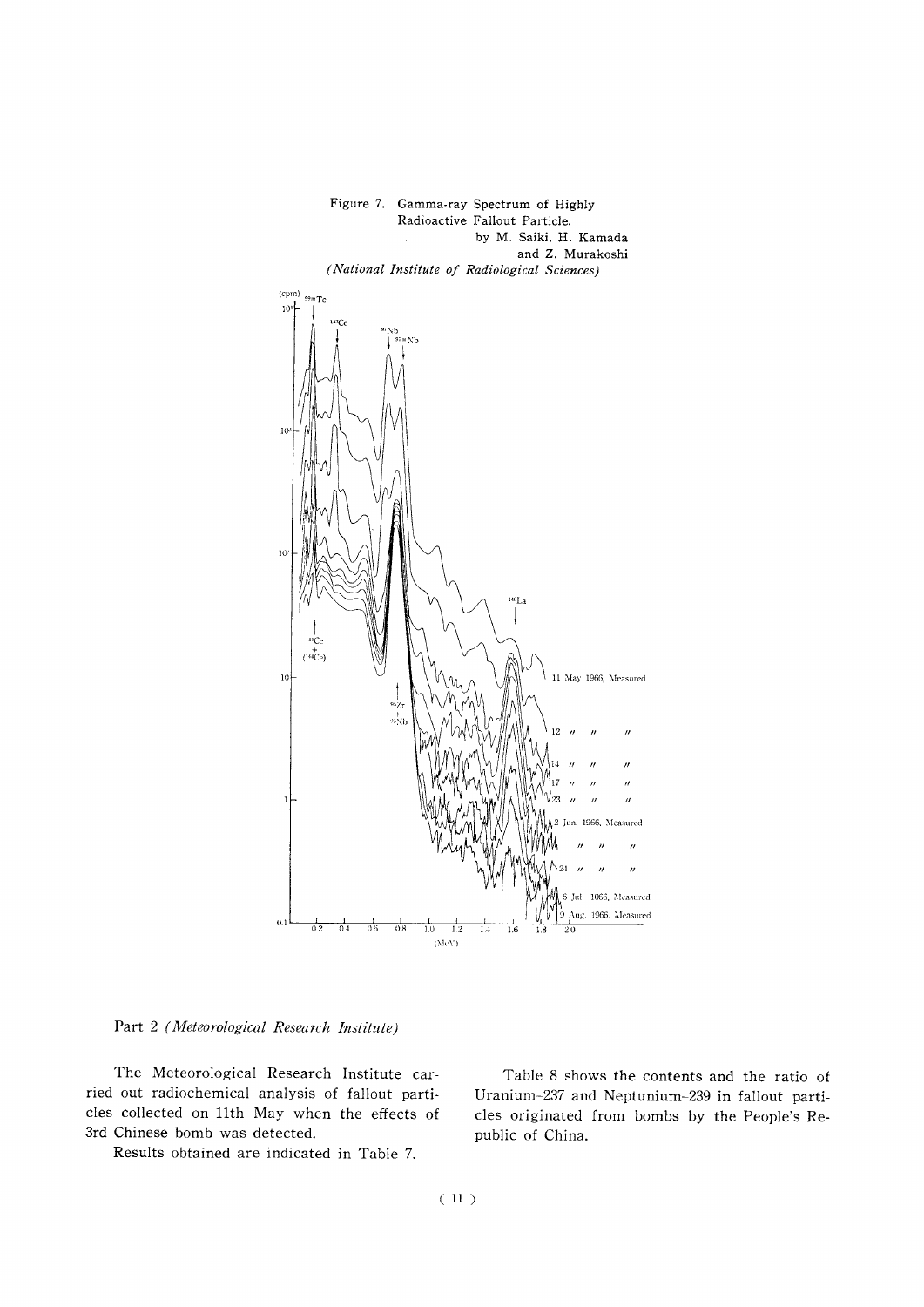| Nuclides                                                        | (Percentage in Activity)<br>Fission and induced product |
|-----------------------------------------------------------------|---------------------------------------------------------|
| 239Np                                                           | $0.5\%$                                                 |
| 237 <sub>IJ</sub>                                               | 0.9                                                     |
| 99Mo, <sup>132</sup> Te<br><sup>103</sup> Ru, <sup>106</sup> Ru | 5.1                                                     |
| 95Zr. 95Nb                                                      | 14.8                                                    |
| 89Sr, 99Sr<br>$140$ Ba                                          | 6.1                                                     |
| The rare-earth<br>elements                                      | 72.6                                                    |

Table 7. Radiochemical Analysis of Giant Particles  $-May$  25, 1966-By Y. Miyake, K. Saruhashi, Y. Katsuragi, T. Kanazawa and Y. Sugimura (Meteorological Research Institute, Tokyo)

Table 8. Contents and The Ratio of <sup>237</sup>U and <sup>239</sup>Np of Chinese Bomb Debris<br>By Y. Miyake, K. Saruhashi, Y. Katsuragi T. Kanazawa, and Y. Sugimura (Meteorological Research Institute, Tokyo)

| Date of<br>Nuclear Test | Days after<br>Nuclear Test |                                                     | (Percentage in Activity)<br>Fission and induced Products |
|-------------------------|----------------------------|-----------------------------------------------------|----------------------------------------------------------|
| Oct. 16, 1964           | 5                          | $237$ []<br>239Np                                   | $2.5\%$<br>64.0                                          |
|                         |                            | 237 U / 239 Np                                      | 0.04                                                     |
| May 14, 1965            | 7                          | 237<br>239Np                                        | 1.0 $%$<br>31.2                                          |
|                         |                            | 237 U/239 Np                                        | 0.03                                                     |
| May 9, 1966             | 5                          | $237$ []<br>$^{239}$ Np                             | $0.6\%$<br>2.8                                           |
|                         |                            | $237 \frac{\mathrm{U}}{\mathrm{2}} 339 \mathrm{Np}$ | 0.2                                                      |
|                         | 7                          | 237<br>239Np                                        | $0.8\%$<br>2.5                                           |
|                         |                            | 237 U / 239 Np                                      | 0.3                                                      |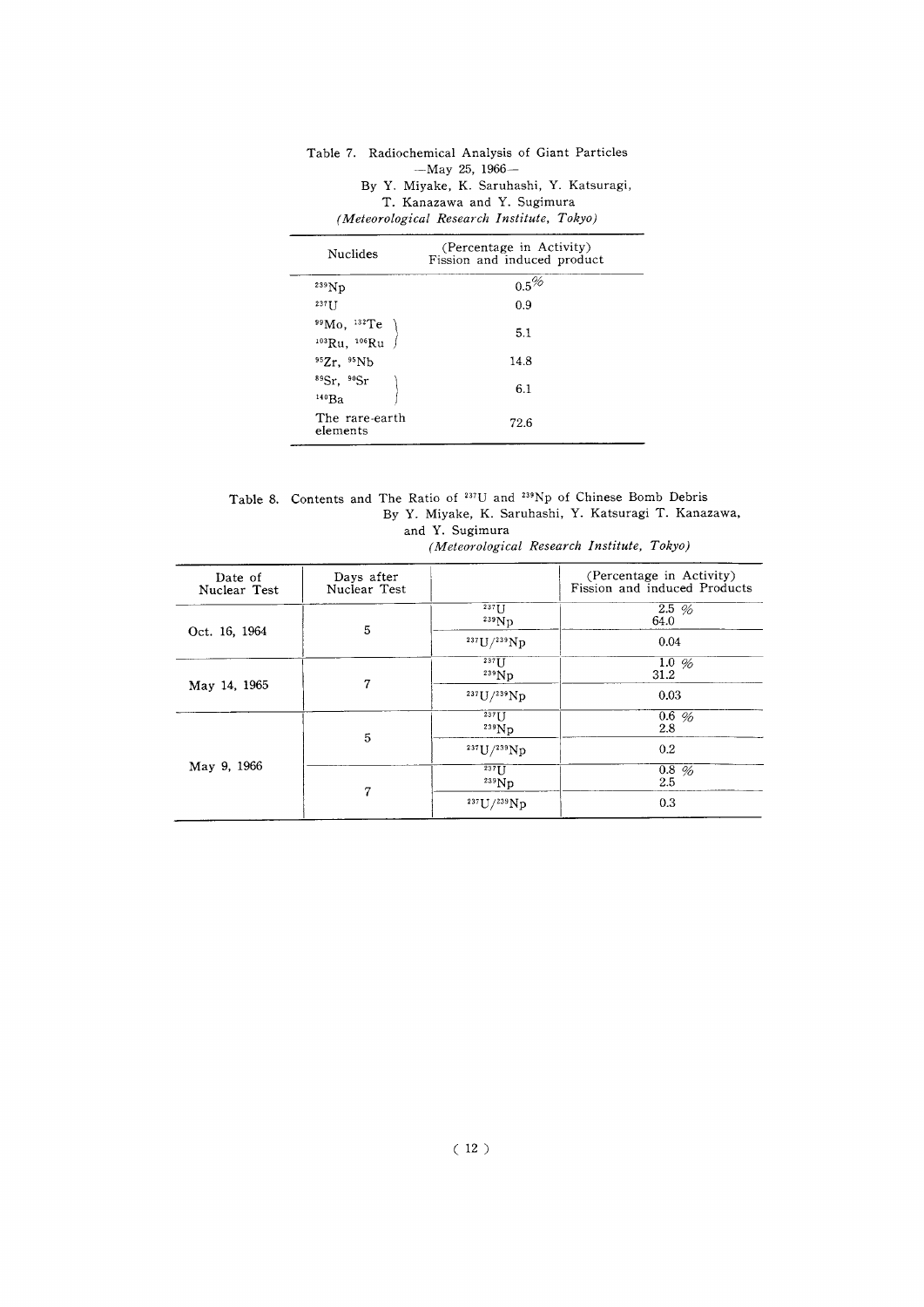# Dietary Data

#### Radioactive Iodine in Milk

(National Institute of Radiological Sciences and National Institute of Animal Industry)

Concentrations of radioactive iodine in Milk were determined by National Institute of Radiological Sciences during the period 10 to 31 May, 1966.

Milk Samples were taken mainly from a farm and a milk collecting center located in the northern part of Chiba prefecture, and the remaining samples were collected from farms in Akazaki, Niigata and Sapporo.

Sampling locations are indicated in Figure 8. The iodine was chemically separated and measured by using an iodine-131 standard with a beta-ray low back ground counter.

Results obtained are shown in Table 9 and 10.



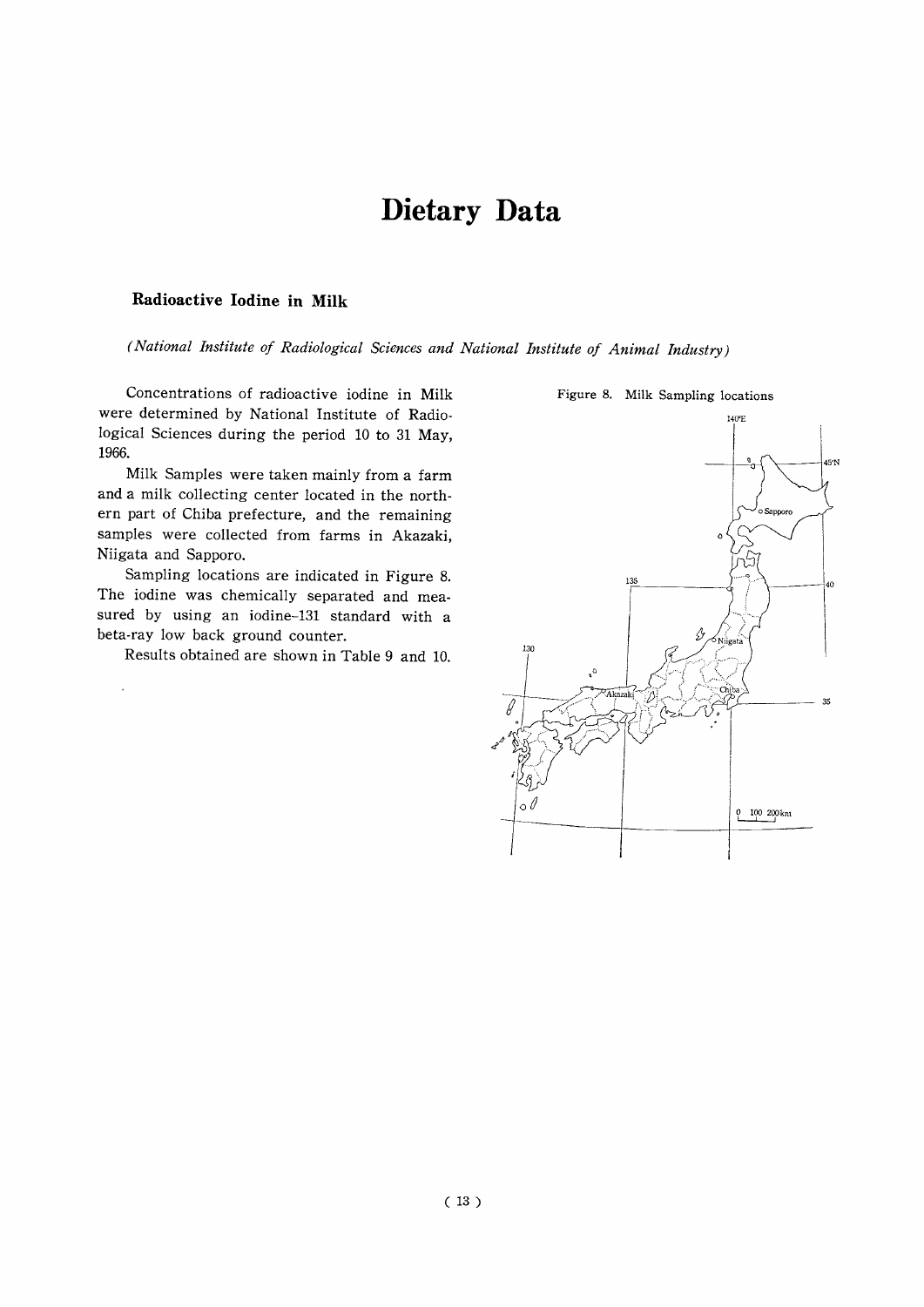#### Table 9. Radioactive Iodine in Milk collected from The Northern Part

of Chiba Prefecture. - May 10 to 31, 1966-

By M. Saiki, Y. Ohmomo, H. Yamaguchi and \*H. Danbara

(National Institute of Radiological Sciences,

\*National Institute of Animal Industry)

| Date of<br>Sampling     | Date of<br>Determination | Radioactive Iodine<br>(pCi/l) | Sample from            |
|-------------------------|--------------------------|-------------------------------|------------------------|
| 10 May 1966             | 11 May 1966              | not detected                  | Farm                   |
| 11<br>11                | 11<br>n                  | $^{\prime\prime}$             | $\prime$               |
| 11<br>$^{\prime\prime}$ | 11<br>$\prime$           | $^{\prime\prime}$             | Milk collecting center |
| 12<br>$^{\prime\prime}$ | 12<br>$^{\prime\prime}$  | 42                            | Farm                   |
| 12<br>$\prime$          | 12<br>$\prime$           | 10                            | Milk collecting center |
| 13<br>$^{\prime\prime}$ | 13<br>$\prime$           | 12                            | Farm                   |
| 13<br>$\prime$          | 13<br>$\prime$           | 9                             | Milk collecting center |
| 14<br>$^{\prime\prime}$ | 14<br>$^{\prime\prime}$  | 10                            | Farm                   |
| 14<br>$^{\prime\prime}$ | 14<br>$\prime$           | 8                             | Milk collecting center |
| 15<br>$^{\prime\prime}$ | 15<br>$^{\prime\prime}$  | 4                             | Farm                   |
| 15<br>$^{\prime\prime}$ | 15<br>$\prime$           | 2                             | Milk collecting center |
| 16<br>$\prime$          | 16<br>$\prime$           | 4                             | Farm                   |
| 16<br>$^{\prime\prime}$ | 16<br>$\prime$           | not detected                  | Milk collecting center |
| 17<br>$^{\prime\prime}$ | 17<br>$^{\prime\prime}$  | 4                             | Farm                   |
| 17<br>n                 | 17<br>$\prime$           | 5                             | Milk collecting center |
| 18<br>$^{\prime\prime}$ | 19<br>$^{\prime\prime}$  | 3                             | Farm                   |
| 18<br>$\prime$          | 19<br>$^{\prime\prime}$  | not detected                  | Milk collecting center |
| 25<br>11                | 25<br>$^{\prime\prime}$  | 2                             | Farm                   |
| 31<br>11                | 31<br>$^{\prime\prime}$  | 2                             | Milk collecting center |
|                         |                          |                               |                        |

Table 10. Radioactive Iodine in Milk from 3 locations in Japan.

-May 13 to 21, 1966-

By M. Saiki, Y. Ohmomo, H. Yamaguchi and\* H. Danbara (National Institute of Radiological Sciences,

\*National Institute of Animal Industry)

| Date of<br>Sampling | Date of<br>Determination | Radioactive Iodine<br>(pCi/l) | Sample from       |         |
|---------------------|--------------------------|-------------------------------|-------------------|---------|
| 13 May 1966         | 14 May 1966              | 10                            | Farm in Akazaki   |         |
| $^{\prime\prime}$   | IJ                       | 8                             | $^{\prime\prime}$ | Niigata |
| $^{\prime\prime}$   | n                        | 3                             | $^{\prime\prime}$ | Sapporo |
| 17 May 1966         | 19 May 1966              | 4                             | $^{\prime\prime}$ | Akazaki |
| IJ                  | n                        | 2                             | $\prime$          | Niigata |
| "                   | n                        | not detected                  | $^{\prime\prime}$ | Sapporo |
| 21 May 1966         | 25 May 1966              | 3                             | $^{\prime\prime}$ | Akazaki |
| $\prime$            | n                        |                               | $^{\prime\prime}$ | Niigata |
| $\prime$            | II                       | not detected                  | n                 | Sapporo |